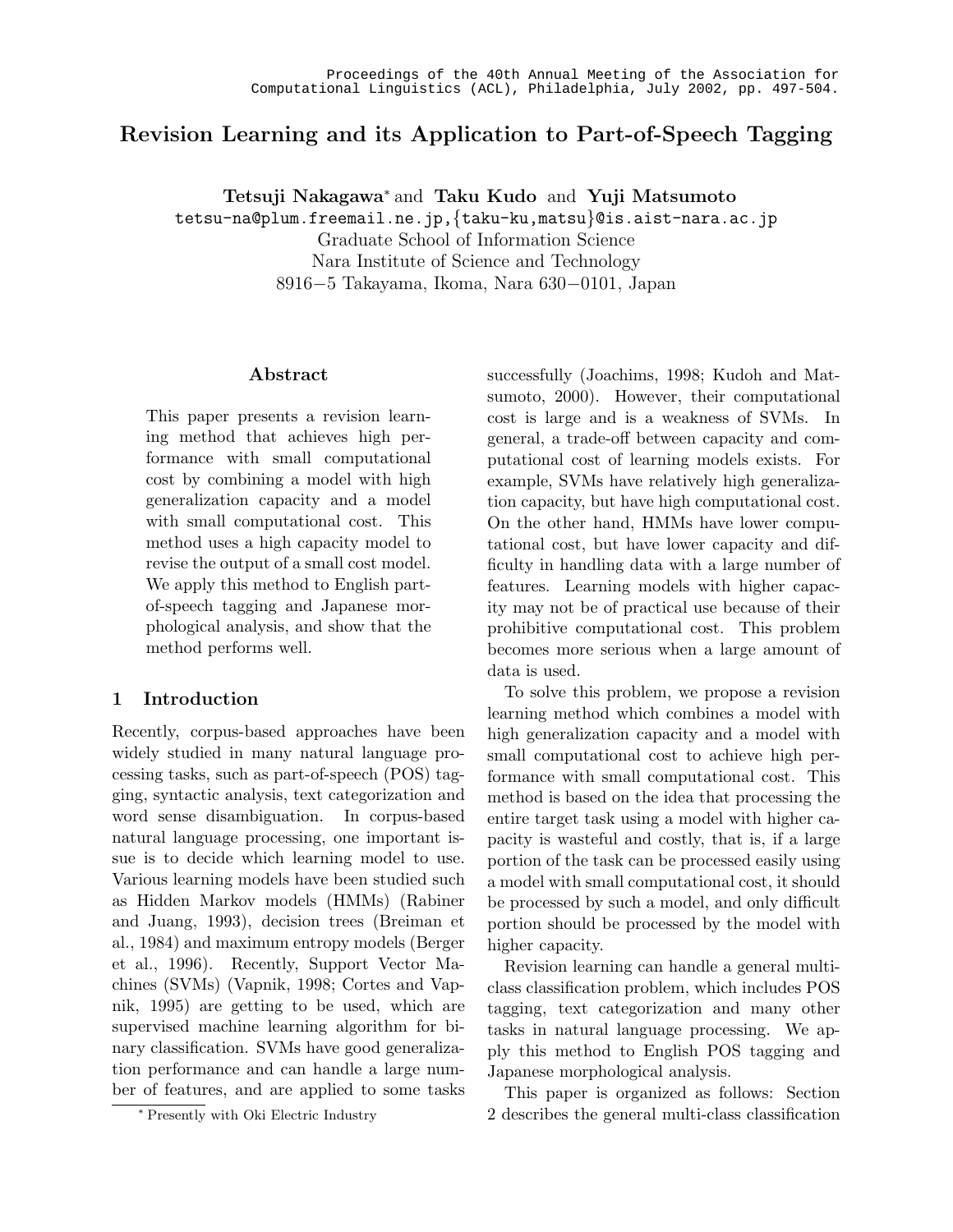problem and the one-versus-rest method which is known as one of the solutions for the problem. Section 3 introduces revision learning, and discusses how to combine learning models. Section 4 describes one way to conduct Japanese morphological analysis with revision learning. Section 5 shows experimental results of English POS tagging and Japanese morphological analysis with revision learning. Section 6 discusses related works, and Section 7 gives conclusion.

## 2 Multi-Class Classification Problems and the One-versus-Rest Method

Let us consider the problem to decide the class of an example x among multiple classes. Such a problem is called multi-class classification problem. Many tasks in natural language processing such as POS tagging are regarded as a multiclass classification problem. When we only have binary (positive or negative) classification algorithm at hand, we have to reformulate a multiclass classification problem into a binary classification problem. We assume a binary classifier  $f(\mathbf{x})$  that returns positive or negative real value for the class of **x**, where the absolute value  $|f(\mathbf{x})|$ reflects the confidence of the classification.

The one-versus-rest method is known as one of such methods (Allwein et al., 2000). For one training example of a multi-class problem, this method creates a positive training example for the true class and negative training examples for the other classes. As a result, positive and negative examples for each class are generated. Suppose we have five candidate classes A, B, C, D and E, and the true class of **x** is B. Figure 1 (left) shows the created training examples. Note that there are only two labels (positive and negative) in contrast with the original problem. Then a binary classifier for each class is trained using the examples, and five classifiers are created for this problem. Given a test example  $x'$ , all the classifiers classify the example whether it belongs to a specific class or not. Its class is decided by the classifier that gives the largest value of  $f(\mathbf{x}')$ . The algorithm is shown in Figure 2 in a pseudo-code.



Figure 1: One-versus-Rest Method (left) and Revision Learning (right)

```
# Training Procedure of One-versus-Rest
# This procedure is given training examples
# \{(x_i, y_i)\}\), and creates classifiers.
    C = \{c_0, \ldots, c_{k-1}\}\colon the set of classes,
# x_i: the ith training example,
# y_i \in C: the class of \mathbf{x}_i,
# k: the number of classes,
# l: the number of training examples,
# f_c(\cdot): the binary classifier for the class c# (see the text).
procedure Train_{OVR}(\{(\mathbf{x}_0, y_0), \ldots, (\mathbf{x}_{l-1}, y_{l-1})\})begin
 # Create the training data with binary label
 for i := 0 to l - 1begin
   for j := 0 to k - 1begin
    if c_i \neq y_i then
      Add \mathbf{x}_i to the training data for the class c_i as a
      negative example.
    else
      Add \mathbf{x}_i to the training data for the class c_j as a
      positive example.
   end
 end
 # Train the binary classifiers
 for j := 0 to k - 1Train the classifier f_{c_j}(\cdot) using the training data.
end
# Test Function of One-versus-Rest
# This function is given a test example and
# returns the predicted class of it.
# C = \{c_0, \ldots, c_{k-1}\}\;: the set of classes,
# x: the test example,
# k: the number of classes,
    f_c(\cdot): binary classifier trained with the
# algorithm above.
function Test_{OVR}(\mathbf{x})begin
 for j := 0 to k - 1confidence_j := f_{c_j}(\mathbf{x})\textbf{return} \; c\text{argmax}_j \; \overline{confidence}_jend
```
Figure 2: Algorithm of One-versus-Rest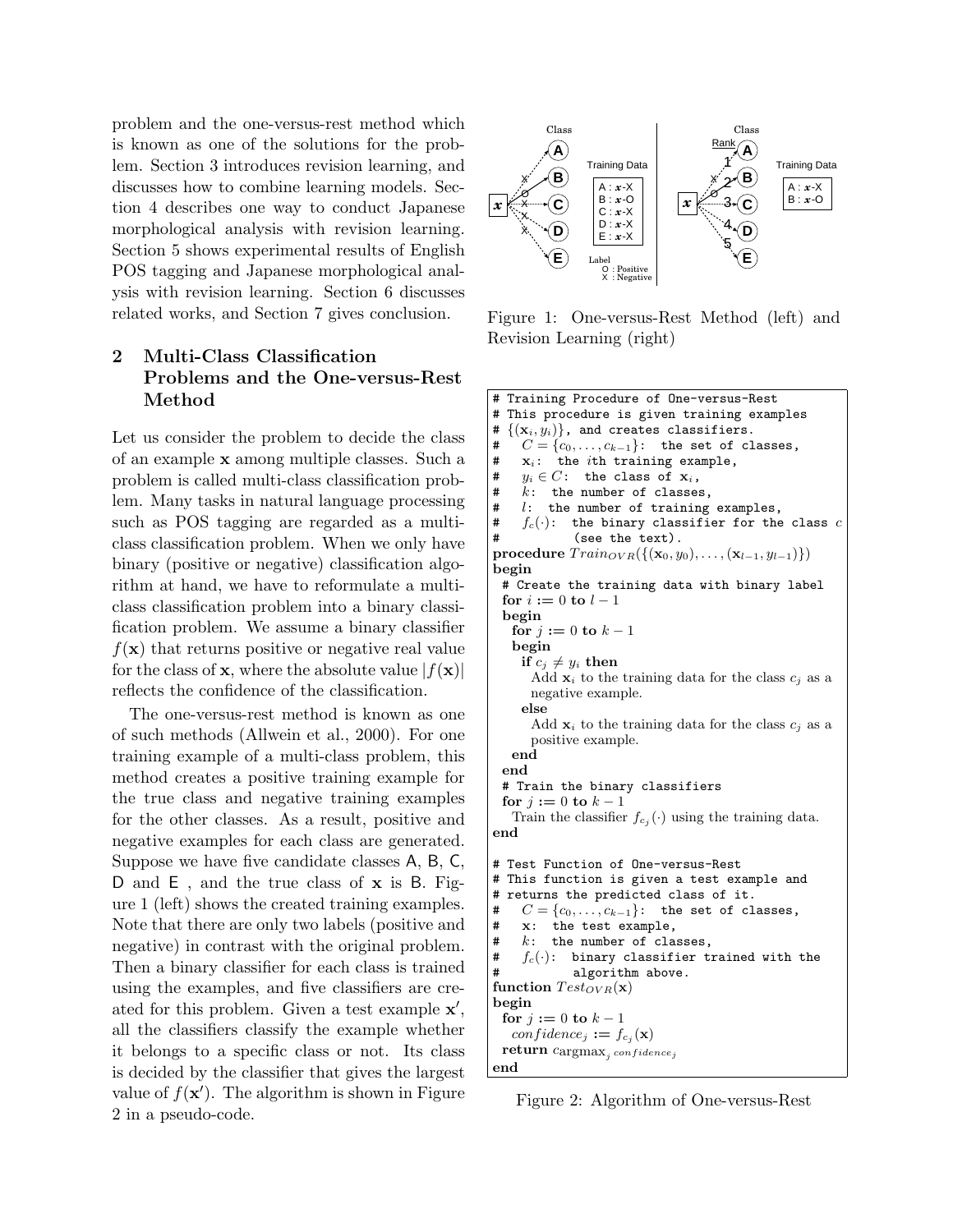However, this method has the problem of being computationally costly in training, because the negative examples are created for all the classes other than the true class, and the total number of the training examples becomes large (which is equal to the number of original training examples multiplied by the number of classes). The computational cost in testing is also large, because all the classifiers have to work on each test example.

#### 3 Revision Learning

As discussed in the previous section, the oneversus-rest method has the problem of computational cost. This problem become more serious when costly binary classifiers are used or when a large amount of data is used. To cope with this problem, let us consider the task of POS tagging. Most portions of POS tagging is not so difficult and a simple POS-based HMMs learning  $<sup>1</sup>$  achieves more than 95% accuracy sim-</sup> ply using the POS context (Brants, 2000). This means that the low capacity model is enough to do most portions of the task, and we need not use a high accuracy but costly algorithm in every portion of the task. This is the base motivation of the revision model we are proposing here.

Revision learning uses a binary classifier with higher capacity to revise the errors made by the stochastic model with lower capacity as follows: During the training phase, a ranking is assigned to each class by the stochastic model for a training example, that is, the candidate classes are sorted in descending order of its conditional probability given the example. Then, the classes are checked in their ranking order to create binary classifiers as follows. If the class is incorrect (i.e. it is not equal to the true class for the example), the example is added to the training data for that class as a negative example, and the next ranked class is checked. If the class is correct, the example is added to the training data for that class as a positive example, and the remaining ranked classes are not taken into consideration (Figure 1, right). Using these training data, binary classifiers are created. Note that each classifier is a pure binary classifier regardless with the number of classes in the original problem. The binary classifier is trained just for answering whether the output from the stochastic model is correct or not.

During the test phase, first the ranking of the candidate classes for a given example is assigned by the stochastic model as in the training. Then the binary classifier classifies the example according to the ranking. If the classifier answers the example as incorrect, the next highest ranked class becomes the next candidate for checking. But if the example is classified as correct, the class of the classifier is returned as the answer for the example. The algorithm is shown in Figure 3.

The amount of training data generated in the revision learning can be much smaller than that in one-versus-rest. Since, in revision learning, negative examples are created only when the stochastic model fails to assign the highest probability to the correct POS tag, whereas negative examples are created for all but one class in the one-versus-rest method. Moreover, testing time of the revision learning is shorter, because only one classifier is called as far as it answers as correct, but all the classifiers are called in the oneversus-rest method.

# 4 Morphological Analysis with Revision Learning

We introduced revision learning for multi-class classification in the previous section. However, Japanese morphological analysis cannot be regarded as a simple multi-class classification problem, because words in a sentence are not separated by spaces in Japanese and the morphological analyzer has to segment the sentence into words as well as to decide the POS tag of the words. So in this section, we describe how to apply revision learning to Japanese morphological analysis.

For a given sentence, a lattice consisting of all possible morphemes can be built using a mor-

<sup>1</sup>HMMs can be applied to either of unsupervised or supervised learning. In this paper, we use the latter case, i.e., visible Markov Models, where POS-tagged data is used for training.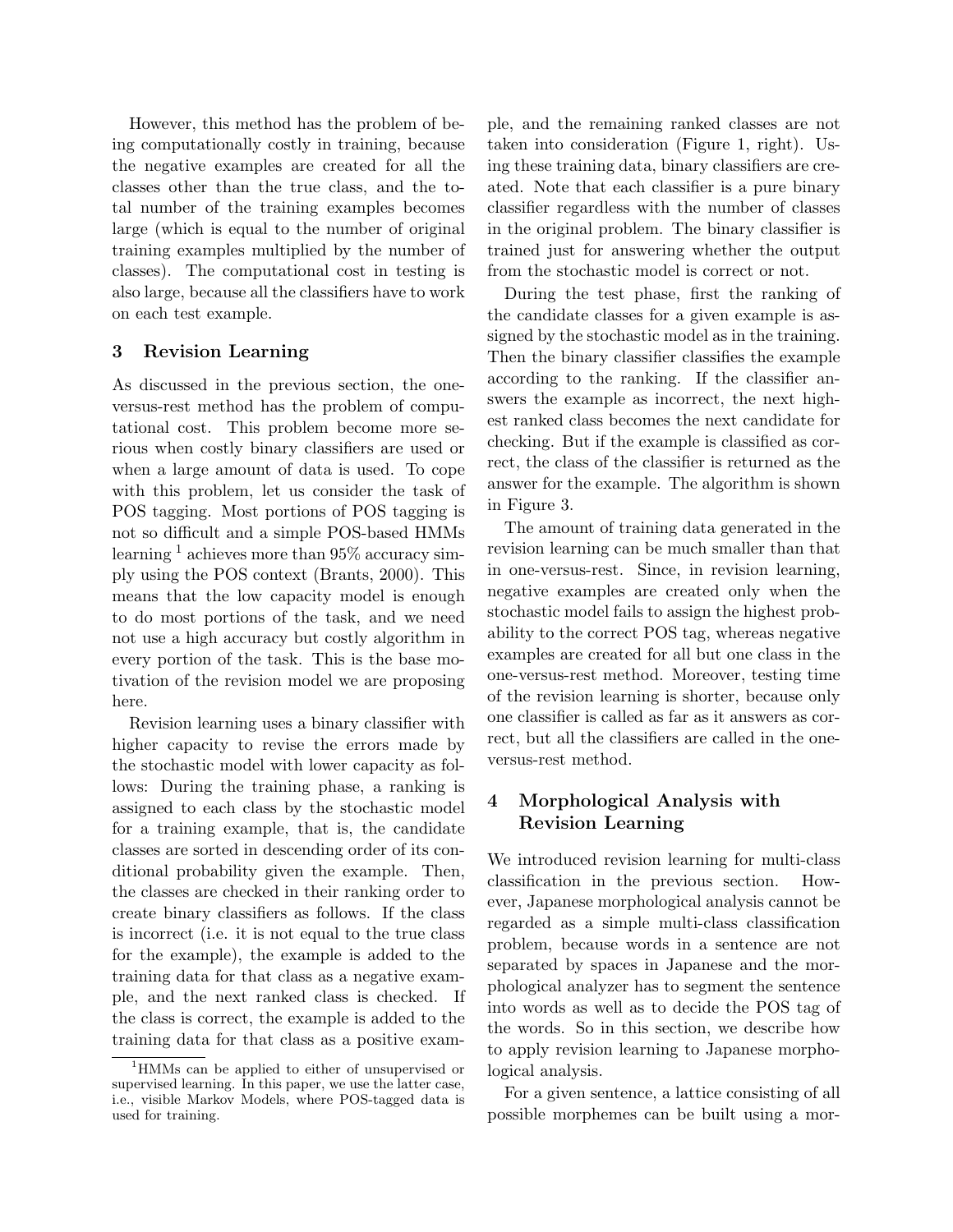```
# Training Procedure of Revision Learning
# This procedure is given training examples
# \{(\mathbf{x}_i, y_i)\}\), and creates classifiers.
# C = \{c_0, \ldots, c_{k-1}\}\: the set of classes,
# \quad x_i: the ith training example,
# y_i \in C: the class of x_i,
# k: the number of classes,
# l: the number of training examples,
# n_i: the ordered indexes of C# (see the following code),
# f_c(\cdot): the binary classifier for the class c(see the text).
procedure Train_{RL}(\{(\mathbf{x}_0, y_0), \ldots, (\mathbf{x}_{l-1}, y_{l-1})\})begin
 # Create the training data with binary label
 for i := 0 to l - 1begin
   Call the stochastic model to obtain the
   ordered indexes \{n_0, \ldots, n_{k-1}\}\such that P(c_{n_0}|\mathbf{x}_i) \geq \cdots \geq P(c_{n_{k-1}}|\mathbf{x}_i).
   for j := 0 to k - 1begin
    if c_{n_i} \neq y_i then
      Add \mathbf{x}_i to the training data for the class c_{n_i} as a
      negative example.
     else
     begin
      Add \mathbf{x}_i to the training data for the class c_{n_i} as a
      positive example.
      break
    end
   end
 end
 # Train the binary classifiers
 for j := 0 to k - 1Train the classifier f_{c_j}(\cdot) using the training data.
end
# Test Function of Revision Learning
# This function is given a test example and
# returns the predicted class of it.
    C = \{c_0, \ldots, c_{k-1}\}\colon the set of classes,
# x: the test example,
# k: the number of classes,<br># n_i: the ordered indexes o
    n_i: the ordered indexes of C# (see the following code),
# f_c(\cdot): binary classifier trained with the
# algorithm above.
function Test_{RL}(\mathbf{x})begin
 Call the stochastic model to obtain the
 ordered indexes \{n_0, \ldots, n_{k-1}\}\such that P(c_{n_0}|\mathbf{x}) \geq \cdots \geq P(c_{n_{k-1}}|\mathbf{x}).for j := 0 to k - 1if f_{c_{n_j}}(\mathbf{x}) > 0 then
    return c_{n_j}return undecidable
end
```
Figure 3: Algorithm of Revision Learning

pheme dictionary as in Figure 4. Morphological analysis is conducted by choosing the most likely path on it. We adopt HMMs as the stochastic model and SVMs as the binary classifier. For any sub-paths from the beginning of the sentence (BOS) in the lattice, its generative probability can be calculated using HMMs (Nagata, 1999). We first pick up the end node of the sentence as the current state node, and repeat the following revision learning process backward until the beginning of the sentence. Rankings are calculated by HMMs to all the nodes connected to the current state node, and the best of these nodes is identified based on the SVMs classifiers. The selected node then becomes the current state node in the next round. This can be seen as SVMs deciding whether two adjoining nodes in the lattice are connected or not.

In Japanese morphological analysis, for any given morpheme  $\mu$ , we use the following features for the SVMs:

- 1. the POS tags, the lexical forms and the inflection forms of the two morphemes preceding  $\mu$ ;
- 2. the POS tags and the lexical forms of the two morphemes following  $\mu$ ;
- 3. the lexical form and the inflection form of  $\mu$ .

The preceding morphemes are unknown because the processing is conducted from the end of the sentence, but HMMs can predict the most likely preceding morphemes, and we use them as the features for the SVMs.

English POS tagging is regarded as a special case of morphological analysis where the segmentation is done in advance, and can be conducted in the same way. In English POS tagging, given a word  $w$ , we use the following features for the SVMs:

- 1. the POS tags and the lexical forms of the two words preceding  $w$ , which are given by HMMs;
- 2. the POS tags and the lexical forms of the two words following w;
- 3. the lexical form of  $w$  and the prefixes and suffixes of up to four characters, the exis-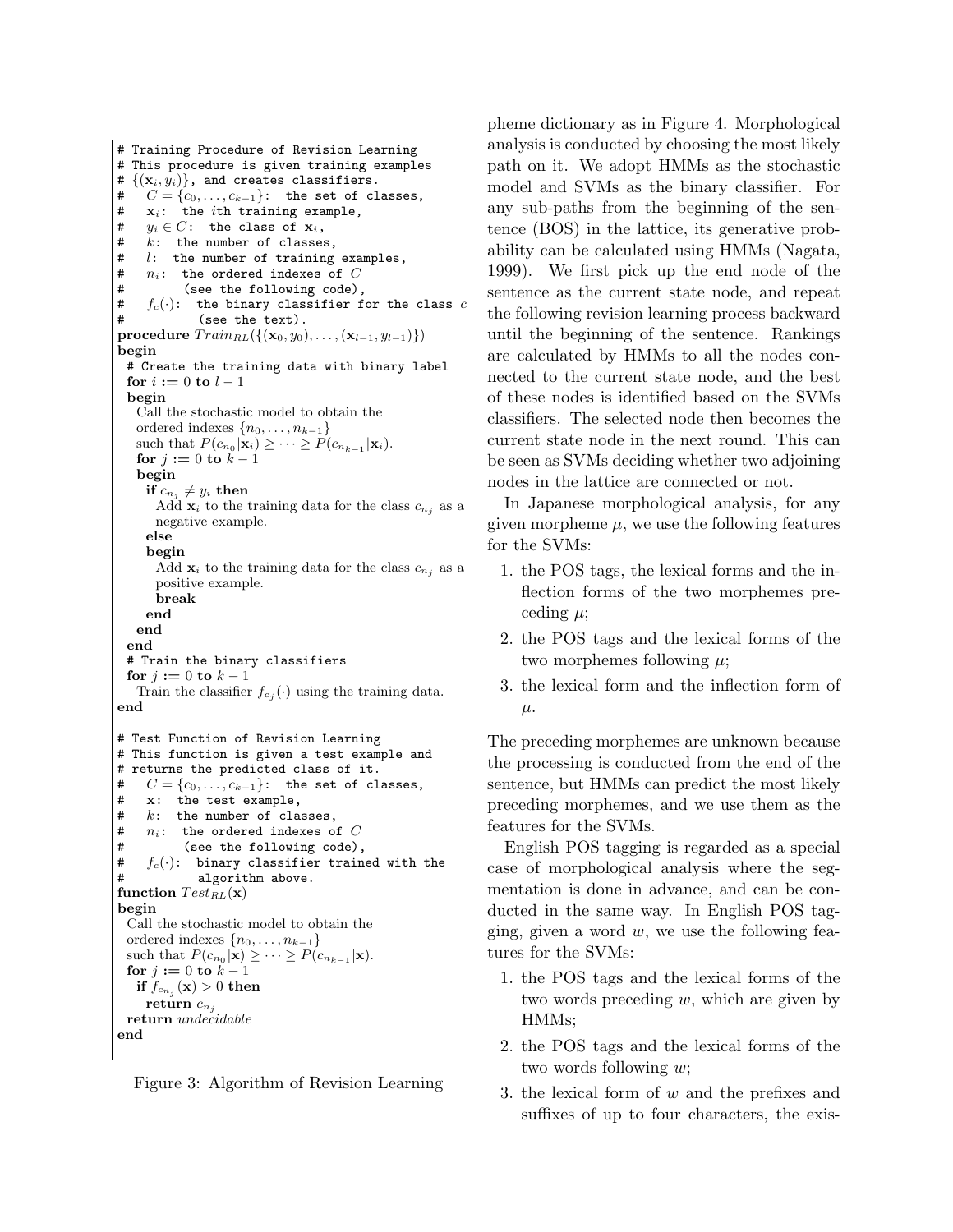

Figure 4: Example of Lattice for Japanese Morphological Analysis

tence of numerals, capital letters and hyphens in w.

#### 5 Experiments

This section gives experimental results of English POS tagging and Japanese morphological analysis with revision learning.

### 5.1 Experiments of English Part-of-Speech Tagging

Experiments of English POS tagging with revision learning (RL) are performed on the Penn Treebank WSJ corpus. The corpus is randomly separated into training data of 41,342 sentences and test data of 11,771 sentences. The dictionary for HMMs is constructed from all the words in the training data.

T3 of ICOPOST release 0.9.0 (Schröder, 2001) is used as the stochastic model for ranking stage. This is equivalent to POS-based second order HMMs. SVMs with second order polynomial kernel are used as the binary classifier.

The results are compared with TnT (Brants, 2000) based on second order HMMs, and with POS tagger using SVMs with one-versus-rest (1 v-r) (Nakagawa et al., 2001).

The accuracies of those systems for known words, unknown words and all the words are shown in Table 1. The accuracies for both known words and unknown words are improved through revision learning. However, revision learning could not surpass the one-versus-rest. The main difference in the accuracies stems from those for unknown words. The reason for that seems to be that the dictionary of HMMs for

POS tagging is obtained from the training data, as a result, virtually no unknown words exist in the training data, and the HMMs never make mistakes for unknown words during the training. So no example of unknown words is available in the training data for the SVM reviser. This is problematic: Though the HMMs handles unknown words with an exceptional method, SVMs cannot learn about errors made by the unknown word processing in the HMMs. To cope with this problem, we force the HMMs to make mistakes by eliminating low frequent words from the dictionary. We eliminated the words appearing only once in the training data so as to make SVMs to learn about unknown words. The results are shown in Table 1 (row "cutoff-1"). Such procedure improves the accuracies for unknown words.

One advantage of revision learning is its small computational cost. We compare the computation time with the HMMs and the one-versusrest. We also use SVMs with linear kernel function that has lower capacity but lower computational cost compared to the second order polynomial kernel SVMs. The experiments are performed on an Alpha 21164A 500MHz processor. Table 2 shows the total number of training examples, training time, testing time and accuracy for each of the five systems. The training time and the testing time of revision learning are considerably smaller than those of the oneversus-rest. Using linear kernel, the accuracy decreases a little, but the computational cost is much lower than the second order polynomial kernel.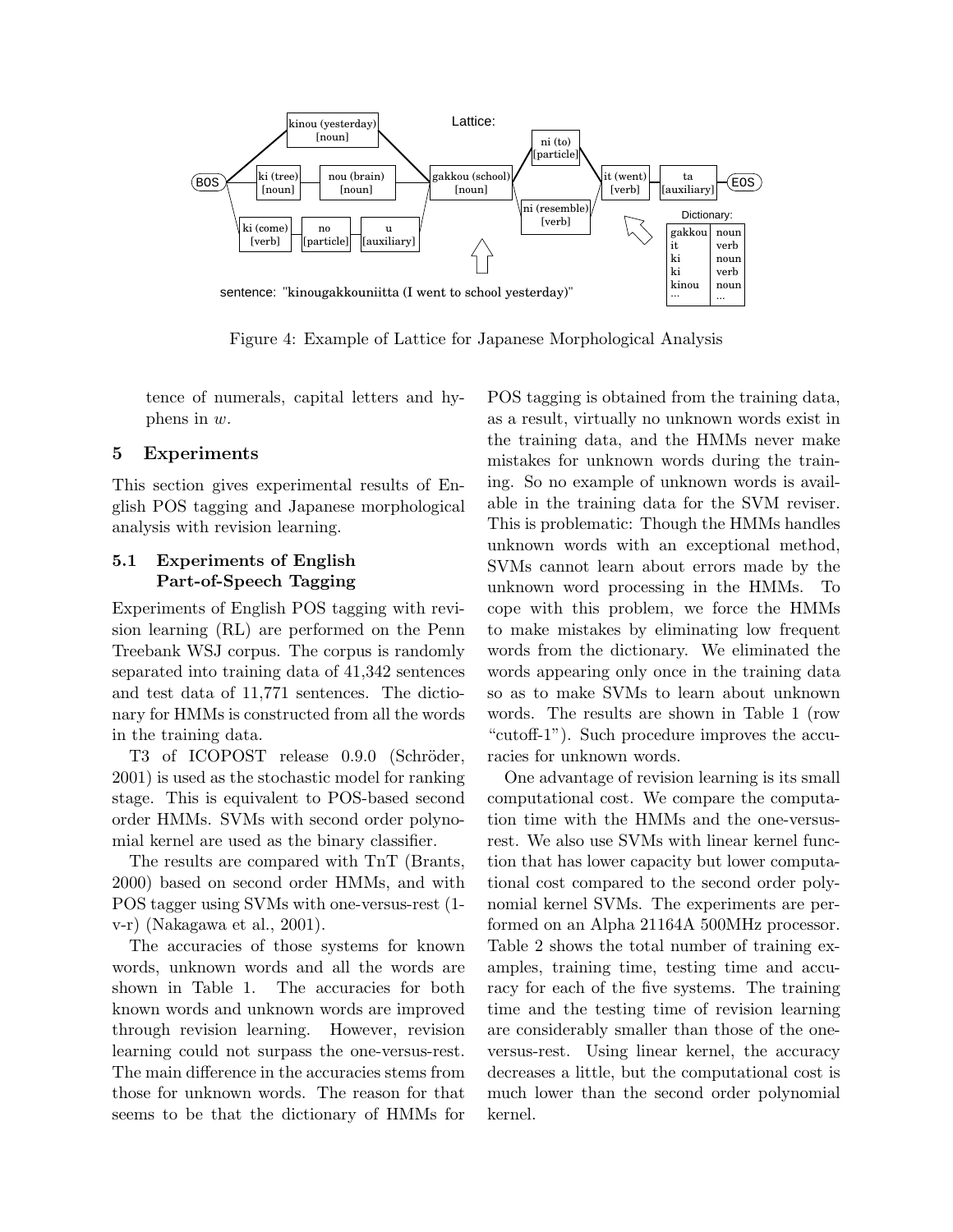|                      | Accuracy (Known Words / Unknown Words) | Number of Errors |
|----------------------|----------------------------------------|------------------|
| T3<br>Original       | $96.59\%$ (96.90\% / 82.74\%)          | 9720             |
| with RL              | $96.93\%$ $(97.23\%$ / $83.55\%)$      | 8734             |
| with $RL$ (cutoff-1) | $96.98\%$ $(97.25\% / 85.11\%)$        | 8588             |
| TnT                  | $96.62\%$ (96.90\% / 84.19\%)          | 9626             |
| SVMs 1-v-r           | $97.11\%$ (97.34\% / 86.80\%)          | 8245             |

Total Number of Training Time Testing Time Accuracy Examples for SVMs (hour) (second) T3 Original  $-$  0.004 89 96.59% with RL (polynomial kernel, cutoff-1)  $\vert$  1027840  $\vert$  16 2089 96.98% with RL (linear kernel, cutoff-1)  $1027840$  2 129 96.94%  $\begin{array}{|c|c|c|c|c|c|}\n\hline\n\text{Tr}\text{T} & \text{~~} & \text{~~} & \text{~~} & \text{~~} & \text{~~} & \text{~~} & \text{~~} & \text{~~} & \text{~~} & \text{~~} & \text{~~} & \text{~~} & \text{~~} & \text{~~} & \text{~~} & \text{~~} & \text{~~} & \text{~~} & \text{~~} & \text{~~} & \text{~~} & \text{~~} & \text{~~} & \text{~~} & \text{~~} & \text{~~} & \text{~~} & \text{~~} & \text{~~} & \text{~~} & \text{~~} & \$ SVMs 1-v-r 999984×50 625 55239 97.11%

Table 1: Result of English POS Tagging

Table 2: Computational Cost of English POS Tagging

## 5.2 Experiments of Japanese Morphological Analysis

We use the RWCP corpus and some additional spoken language data for the experiments of Japanese morphological analysis. The corpus is randomly separated into training data of 33,831 sentences and test data of 3,758 sentences. As the dictionary for HMMs, we use IPADIC version 2.4.4 with 366,878 morphemes (Matsumoto and Asahara, 2001) which is originally constructed for the Japanese morphological analyzer ChaSen (Matsumoto et al., 2001).

A POS bigram model and ChaSen version 2.2.8 based on variable length HMMs are used as the stochastic models for the ranking stage, and SVMs with the second order polynomial kernel are used as the binary classifier.

We use the following values to evaluate Japanese morphological analysis:

recall = 
$$
\frac{\langle \# \text{ of correct morphemes in system's output} \rangle}{\langle \# \text{ of morphemes in test data} \rangle}
$$
,  
precision =  $\frac{\langle \# \text{ of correct morphemes in system's output} \rangle}{\langle \# \text{ of morphemes in system's output} \rangle}$   
F-measure =  $\frac{2 \times \text{recall} \times \text{precision}}{\text{recall} + \text{precision}}$ .

The results of the original systems and those with revision learning are shown in Table 3, which provides the recalls, precisions and Fmeasures for two cases, namely segmentation (i.e. segmentation of the sentences into morphemes) and tagging (i.e. segmentation and

POS tagging). The one-versus-rest method is not used because it is not applicable to morphological analysis of non-segmented languages directly.

When revision learning is used, all the measures are improved for both POS bigram and ChaSen. Improvement is particularly clear for the tagging task.

The numbers of correct morphemes for each POS category tag in the output of ChaSen with and without revision learning are shown in Table 4. Many particles are correctly revised by revision learning. The reason is that the POS tags for particles are often affected by the following words in Japanese, and SVMs can revise such particles because it uses the lexical forms of the following words as the features. This is the advantage of our method compared to simple HMMs, because HMMs have difficulty in handling a lot of features such as the lexical forms of words.

#### $-$ , 6 Related Works

Our proposal is to revise the outputs of a stochastic model using binary classifiers. Brill studied transformation-based error-driven learning (TBL) (Brill, 1995), which conducts POS tagging by applying the transformation rules to the POS tags of a given sentence, and has a resemblance to revision learning in that the second model revises the output of the first model.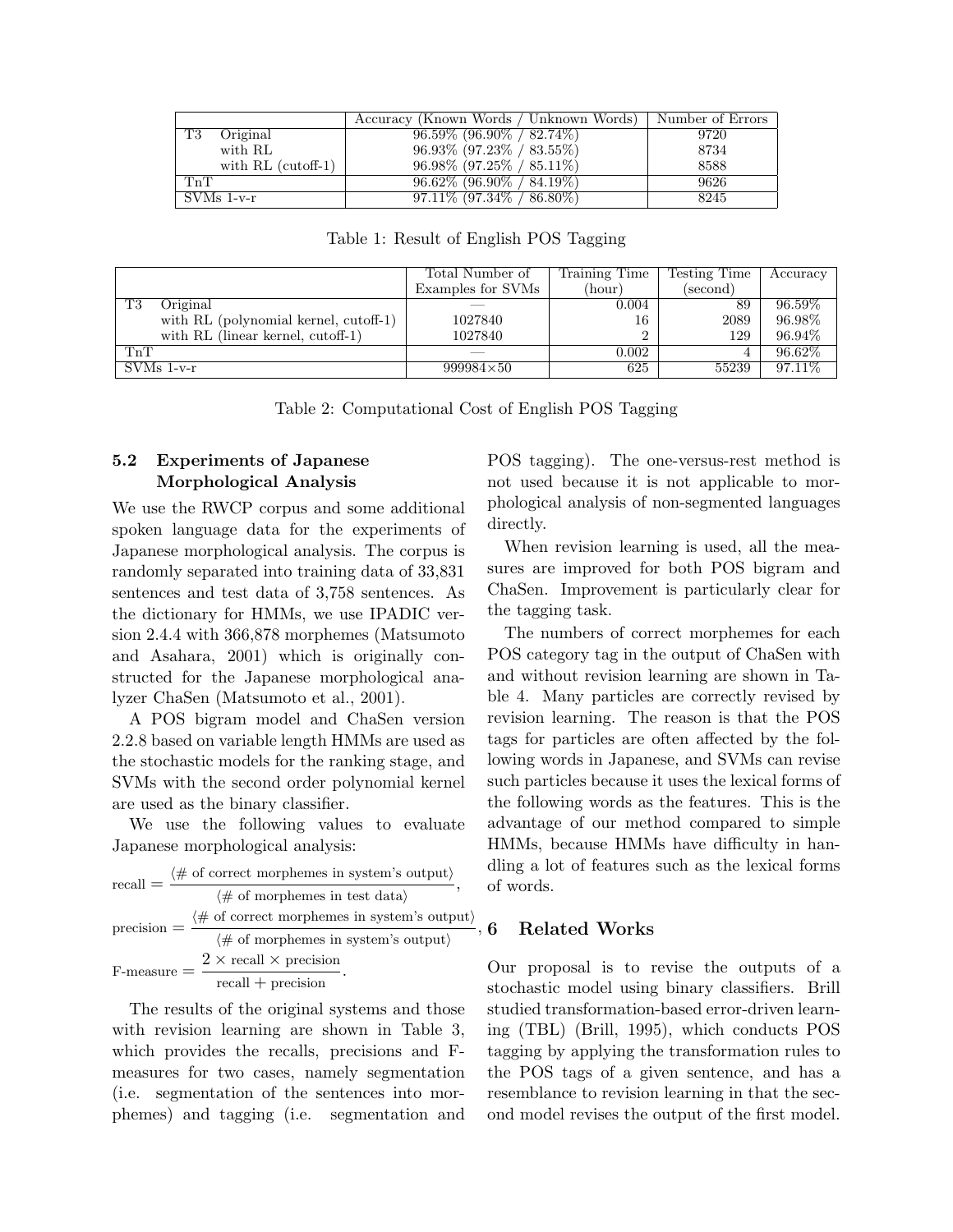|        |          | Word Segmentation |           |             | Tagging              |           |           | Training | Testing  |
|--------|----------|-------------------|-----------|-------------|----------------------|-----------|-----------|----------|----------|
|        |          |                   |           |             |                      |           |           | Time     | Time     |
|        |          | Recall            | Precision | †-measure ≀ | Recall               | Precision | √-measure | (hour)   | (second) |
| POS    | Original | 98.06\%           | 98.77\%   | 98.42\%     | $95.\overline{61\%}$ | 96.30\%   | $95.96\%$ | 0.02     |          |
| bigram | with RL  | 99.06\%           | 99.27\%   | $99.16\%$   | 98.13\%              | 98.33%    | 98.23%    | 11       | 184      |
| ChaSen | Original | 99.06\%           | 99.20\%   | 99.13\%     | $97.67\%$            | 97.81\%   | 97.74\%   | 0.05     | 15       |
|        | with RL  | 99.22%            | 99.34\%   | 99.28%      | 98.26%               | 98.37%    | $98.32\%$ | 6        | 573      |

Table 3: Result of Morphological Analysis

| Part-of-Speech | $#$ in Test Data | Original | with RL | Difference |
|----------------|------------------|----------|---------|------------|
| Noun           | 41512            | 40355    | 40556   | $+201$     |
| Prefix         | 817              | 781      | 784     | $+3$       |
| Verb           | 8205             | 8076     | 8115    | $+39$      |
| Adjective      | 678              | 632      | 655     | $+23$      |
| Adverb         | 779              | 735      | 750     | $+15$      |
| Adnominal      | 378              | 373      | 373     |            |
| Conjunction    | 258              | 243      | 243     |            |
| Particle       | 20298            | 19686    | 19942   | $+256$     |
| Auxiliary      | 4419             | 4333     | 4336    | $+3$       |
| Interjection   | 94               | 90       | 91      | $+1$       |
| Symbol         | 15665            | 15647    | 15651   | $+4$       |
| Others         |                  |          |         |            |
| Filler         | 43               | 36       | 36      |            |

Table 4: The Number of Correctly Tagged Morphemes for Each POS Category Tag

However, our method differs from TBL in two ways. First, our revision learner simply answers whether a given pattern is correct or not, and any types of binary classifiers are applicable. Second, in our model, the second learner is applied to the output of the first learner only once. In contrast, rewriting rules are applied repeatedly in the TBL.

Recently, combinations of multiple learners have been studied to achieve high performance (Alpaydm, 1998). Such methodologies to combine multiple learners can be distinguished into two approaches: one is the multi-expert method and the other is the multi-stage method. In the former, each learner is trained and answers independently, and the final decision is made based on those answers. In the latter, the multiple learners are ordered in series, and each learner is trained and answers only if the previous learner rejects the examples. Revision learning belongs to the latter approach. In POS tagging, some studies using the multi-expert method were conducted (van Halteren et al., 2001; Màrquez et al., 1999), and Brill and Wu (1998) combined maximum entropy models, TBL, unigram and trigram, and achieved higher accuracy than any of the four learners (97.2% for WSJ corpus).

Regarding the multi-stage methods, cascading (Alpaydin and Kaynak, 1998) is well known, and Even-Zohar and Roth (2001) proposed the sequential learning model and applied it to POS tagging. Their methods differ from revision learning in that each learner behaves in the same way and more than one learner is used in their methods, but in revision learning the stochastic model assigns rankings to candidates and the binary classifier selects the output. Furthermore, mistakes made by a former learner are fatal in their methods, but is not so in revision learning because the binary classifier works to revise them.

The advantage of the multi-expert method is that each learner can help each other even if it has some weakness, and generalization errors can be decreased. On the other hand, the computational cost becomes large because each learner is trained using every training data and answers for every test data. In contrast, multi-stage methods can decrease the computational cost, and seem to be effective when a large amount of data is used or when a learner with high computational cost such as SVMs is used.